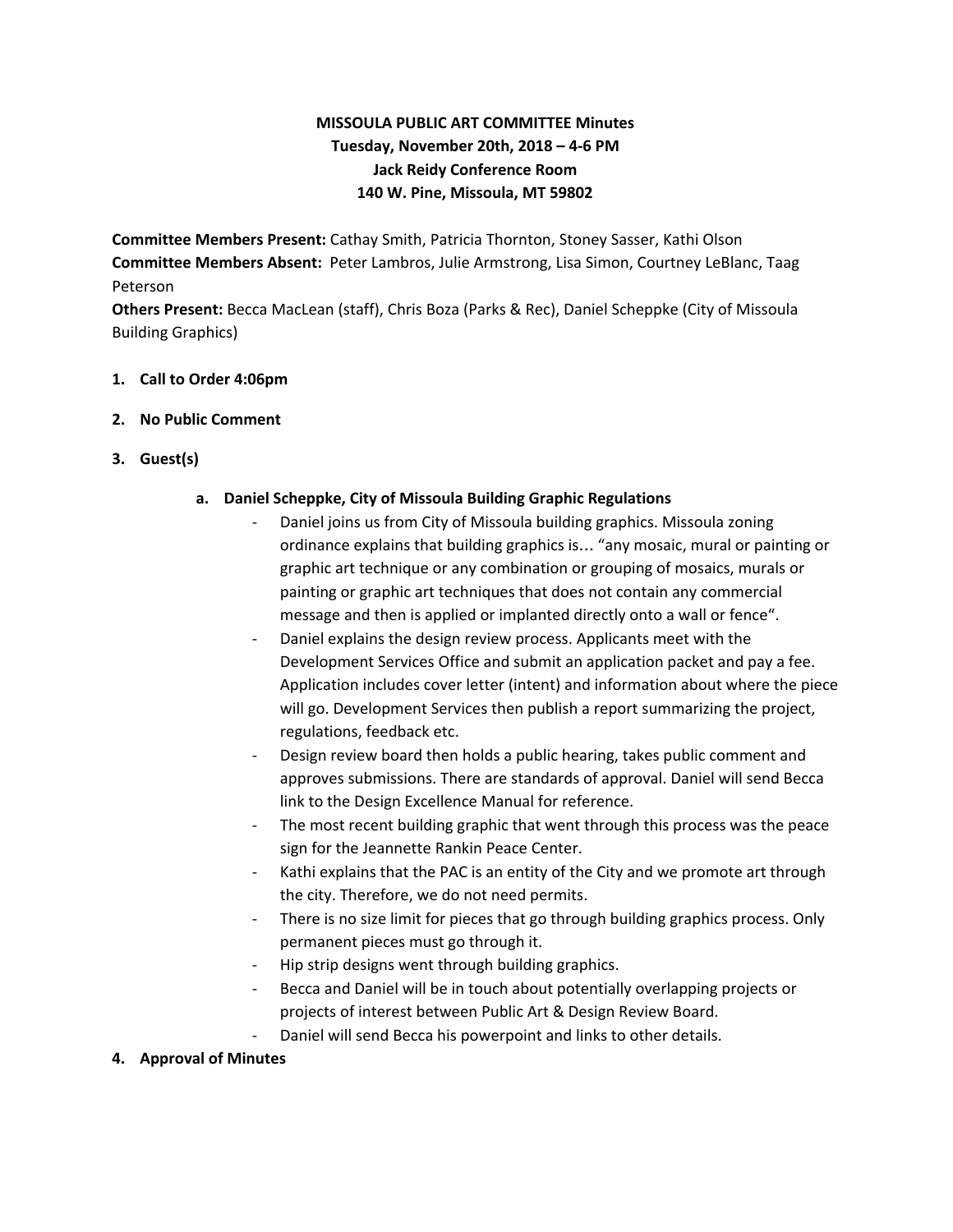- a. October 16th, 2018
- b. Traffic Signal Box Selection (TSB) Committee Minutes 9/4
- c. TSB Interview Minutes 9/11
- d. TSB Artist Informational Meeting 9/25
- e. Montana Rail Link Selection Committee Minutes 10/2
	- All Minutes above are tabled as there is no quorum.

#### **5. Montana Rail Link Percent for Art Project Update - Taag**

- Four finalists were interviewed last week. Selection committee ended up with two top artists: Matt Babcock & Chip Clawson. An additional meeting was scheduled to continue discussion and make a final decision.
- Selection Committee present at yesterday's (Monday 11/19) meeting, voted that Matt Babcock's, "Scratch" would be commissioned under the provision that it is roughly 25% larger than the size he initially submitted. Originally it would have been 4ft 3in and now will be 5ft 4in, roughly 25% larger. He will make alterations to the boulders as well.
- PAC will be sure to make plaques that prohibit climbing.
- We cannot currently vote to approve the piece due to no quorum. Becca will contact Jim Nugent to get a contract started and we can ideally approve both the piece and the contract at the December meeting. Invite Chris Boza to meeting.
- Kathi suggests we let the neighborhood council of the park know of the selected piece. Patricia will reach out.
- Chris Boza discusses Parks & Rec involvement with enlarging "Scratch" and providing additional funds. Based upon revised budget from Matt, Parks & Rec. will do a combo of in-kind staff donation and funding. The combo will be dependent upon what Matt's revised budget looks like. With the MRL piece 25% larger, there are some funds available for the earth work - this is what Taag has expressed to Matt. Chris has been checking on materials for the "Scratch" piece and the aluminum cost as size is increased.

### **6. Van Buren Soil Wall, Mural - Becca**

a. Kathi, Patricia, Emily Jensen & Becca have submitted a neighborhood grant application. The Van Buren wall is on the most southerly roundabout. The art call is in progress and will be geared towards artists, schools or organizations to apply. Highway department has offered to pay for graffiti coating. The total grant is for \$3,000. The art call will go out in January with an art piece slated for Summer 2019.

### **7. Kickstarter Fundraising Effort [Social Media Campaign] - Courtney**

a. Kathi and Courtney spoke about this. Kathi suggests PAC get involved with "pint nights" or similar events where a portion of sales goes to PAC. Kathi will reach out to: Five on Black, MT Distillery, Draught Works. Stoney will reach out to: Drum Coffee & Guild.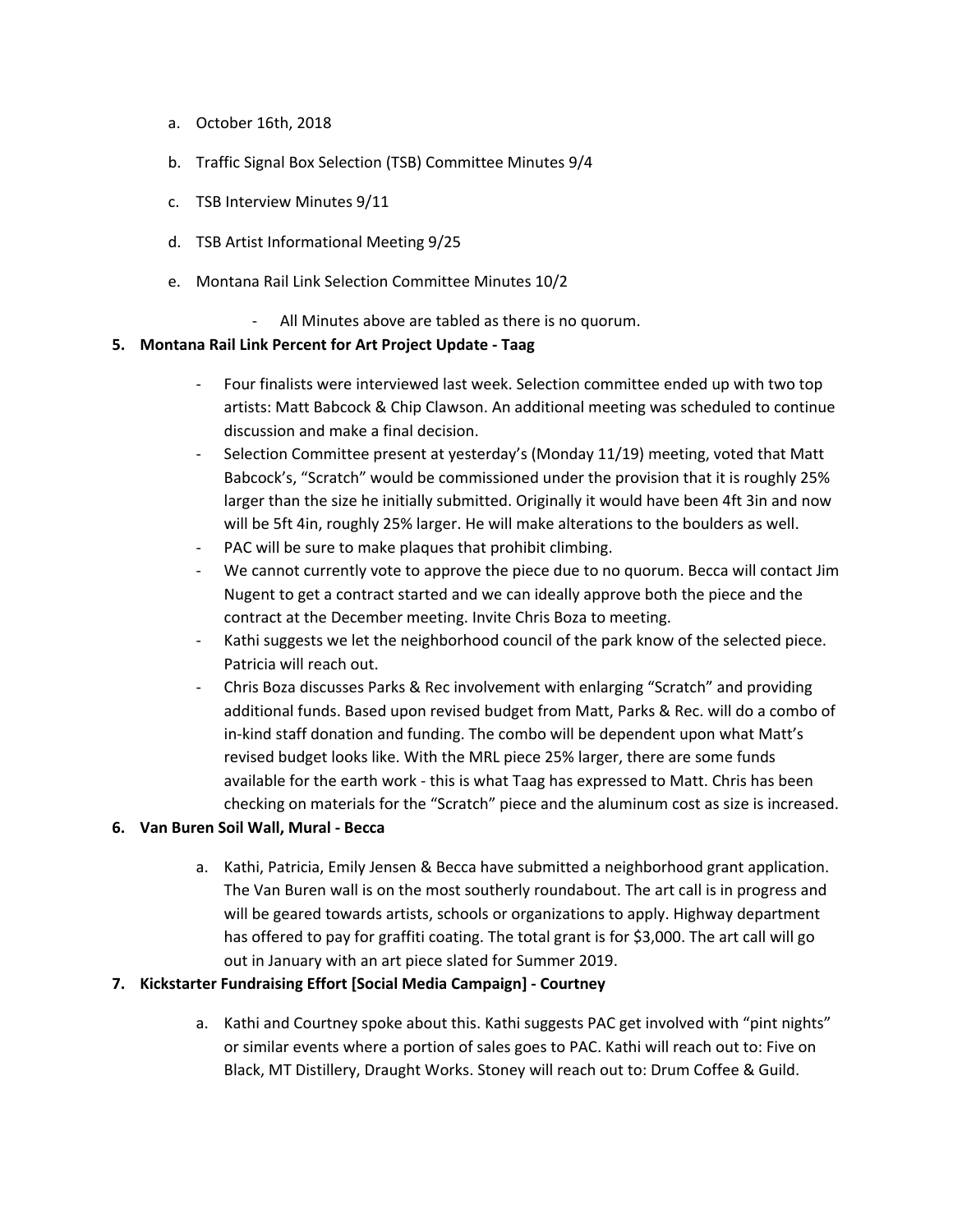Cathay will reach out to: Montgomery Distillery. Patricia will reach out to: Western Cider. Becca will keep this list of who PAC reaches out to.

- b. Public Art Committee is a city committee, funds run through Arts Missoula 501(C)(3) nonprofit.
- c. Rest of social media conversation is tabled as Courtney is not present.

## **8. UofM Pilot Program Fall 2018 [Schedule December Selection Meeting] - Becca**

- a. Kevin Bell has been letting students know about submittable being open.
- b. Becca updates committee on UofM Pilot. A selection meeting needs to be scheduled beginning of December in order to install work second week of December. PAC suggests moving regular PAC meeting up in December to accomplish this & approve MRL piece. PAC suggests Tuesday, December 4th from 4-6pm or 5-7pm. Becca will make a doodle poll and send to PAC.

## **9. Traffic Signal Box Update - Kathi**

- a. Kathi has submitted a grant for one TSB at Stephens & Beckwith. There have been requests for 3-4 more.
- b. Discussion ensues on removal of TSBs and that process. Also, discussion on Facebook comments regarding this. Cathay suggests to add to TSB art call language something similar to: "Sometimes, PAC doesn't have the capacity to inform artists in a timely fashion due to the fact that boxes are owned by the Department of Transportation."
- c. Kathi brings up potential Lolo signal boxes.

## **10. Lighting for Perseverance & Passage Update- Taag**

a. Taag is not present. Topic tabled.

# **11. New Parks, Percent for Art Projects - Courtney**

a. Courtney is not present. Topic Tabled.

## **12. Becca Updates [Yearly Goals Meeting/Mural Database]**

- a. Becca is in touch with Stockman Bank about reserving a space for January meeting. PAC also suggests Cafe Dolce or Berkshire Hathaway.
- b. Becca explains that Courtney has invited Melissa Moss-Larson to December PAC meeting to talk about a mural at Jefferson School.
- c. Becca has been approached by Steve Gonzales, artists of the structural library piece by the Gnome House in the Missoula Public Library. He has requested to have his piece in the Public Art Guide. Kathi explains that the guide does not include pieces that do not exist (after library is torn down). We could have both the overhang piece and gnome piece in one photo in the 2019 guide. We are unsure if the guide will be doable this May due to the Missoulian. Becca will be in touch with Steve, Kathi & Jacque Walawander on this.
- d. Discussion on "dead art" or archive of old art pieces sometime in the future.
- e. Becca requests committee assistance on mural database as she has not been able to make a ton of progress since previous conversations.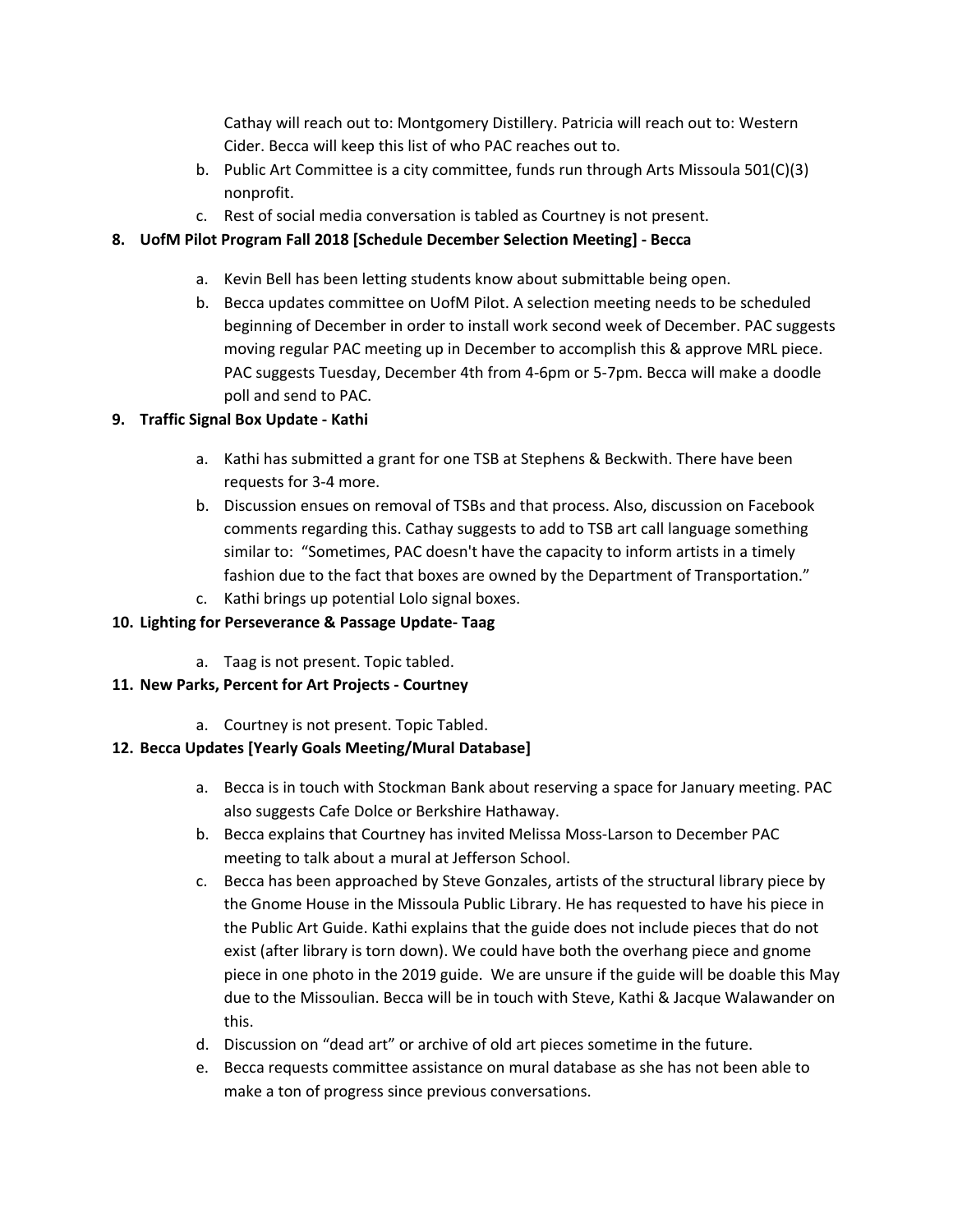- **13. No Announcements, News, or Upcoming Events**
- **14. No Comments**
- **15. Adjournment 5:30pm**

**The City makes reasonable accommodations for any known disability that may interfere with a person's ability to participate in this meeting. People needing assistance should provide advanced notice to allow adequate time to make needed arrangements. Please call Heidi Bakula at (406) 552-6003 or write her at Mayor's office, 435 Ryman, Missoula, MT 59802 to make the request known.**

#### **STRATEGIC PLANNING GOALS 2017-2019**

**Mission: The Public Art Committee affirms the city's role as an advocate to public art, fosters and enriches the aesthetic of the City of Missoula, values and promotes the contributions of artists to the community and furthers the objectives of Missoula City Ordinance 3221.**

**Vision: The Public Art Committee envisions a community where art and artists are valued, and where** public art is integrated into the fabric of our place, and enhances the quality of life of its citizens.

#### **YEAR 1-2017**

#### **Outreach and Awareness**

- A. Create monthly marketing PSAs
- B. Improve website
- C. Begin public art education for artists
- D. Make quarterly reports to council
- E. Establish a more formal connection to U of M art department
- F. Engage in community feedback

#### **Governance**

A. Actively invite native representation onto committee

- B. Bring accounting and professional reporting to E. Lighting for Perseverance and Passage council
- C. Create annual planning and follow plan
- D. Create a catalogue and condition report
- E. Intentional use of staff and chair time

#### **Quality**

A. Increase art call submissions

#### **Fundraising and Project Development**

- A. Pursue the idea of joining county
- B. Increase staff time
- C. Deepen our relationships to other Public Art
- Committees for inspiration and funding ideas
- D. Actively seek out grant funding
- E. Enrich private/public partnerships

#### **Projects**

- A. One big project per year- form committee
- B. Public Art Guide
- C. Parking meters
- D. Lighting for Crossings
- 
- F. Traffic Signal Boxes

#### **YEAR 2- 2018**

#### **Outreach and Awareness**

- A. Create a public art scavenger hunt
- B. Continued public art education for artists
- C. Create a friends of public art volunteer group

D. Enrich relationships with local artists by holding artists events